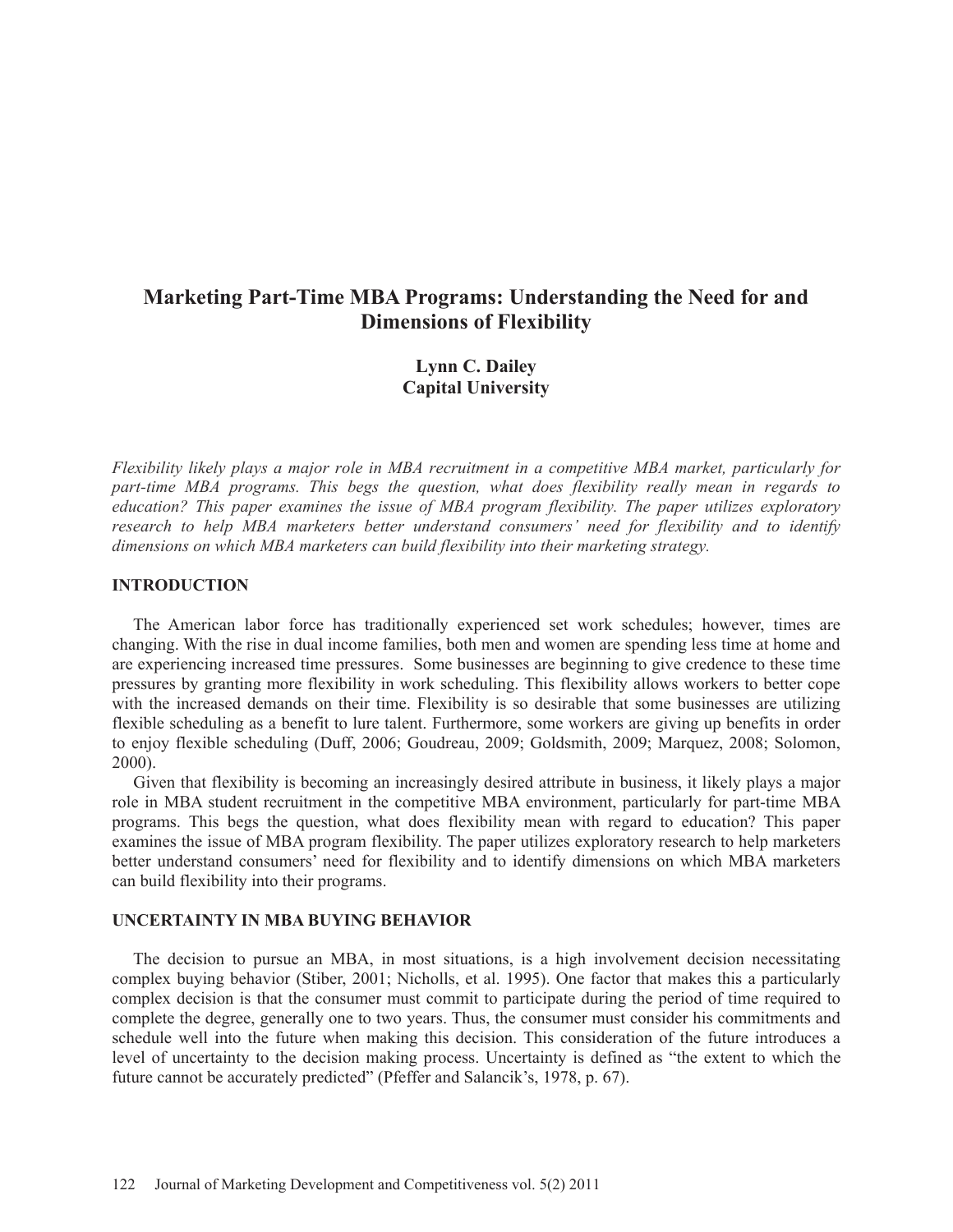The uncertainty of being able to meet the MBA participation requirements is especially prevalent in part-time MBA education because adult students are typically juggling education, job, and possibly family obligations. Each of these obligations has its own set of requirements which likely conflict with one another at different points in time. Therefore, committing to a degree that requires future participation spanning a long period of time will likely have high amounts of uncertainty and risk for consumers.

### **FLEXIBILITY**

 Research suggests that potential MBA students will progress through all the various stages of the consumer buying process (Nicholls, et al. 1995; Stiber, 2001), especially pre-purchase evaluation. In this process, consumers try to minimize risk through increased search and evaluation behaviors (Boshoff, 2002; Srinivasan and Ratchford, 1991). In these search and evaluation stages, consumers will compare MBA programs on various evaluative criteria such as reputation, student/teacher ratio, price, location, etc. (Chui and Stembridge, 1999; Coccari and Javalgi, 1995; Stiber, 2001).

 In both the goods and services industries, marketers have utilized various methods to help to reduce consumers' risk perceptions including offering warranties, providing free trials, having generous moneyback policies, etc. (Blackwell, Miniard and Engle, 2006; Boshoff, 2002; Hoffman and Bateson, 1997; Shifman, 1997). The author contends that incorporating flexibility into the service offering is another important method that marketers could offer in the MBA education market to help reduce consumers' risk perceptions. Furthermore, potential students may utilize the flexibility of the program as an evaluative criterion when comparing MBA programs.

 Academicians and practitioners in the MBA arena have not generally viewed flexibility, in and of itself, as an evaluative criterion. It is likely that, over the years, flexibility has been integrated into broader criteria such as program curriculum and variety of offerings (Chui and Stembridge, 1999; Coccari and Javalgi, 1995). Merriam-Webster (2009) defines flexibility as "when something is characterized by a ready capability to adapt to new, different, or changing requirements." The author builds on this and Schellekens and Van Merrienboer's (2003) definition of flexibility with regards to education by defining education program flexibility as "the extent to which an education provider gives students options within the provision of the education service." The author suggests that giving students options in the education service offering will reduce students' risk perceptions by allowing them to better manage their competing priorities.

#### **METHOD**

 In order to better understand the need for flexibility and the dimensions of flexibility with regards to MBA programs, two exploratory methods were utilized: phenomenological interviewing and open-ended surveys.

### **Interviews**

 Phenomenological interviewing was first employed. This research method was chosen due to its exploratory nature and the desire to obtain first-person accounts (Thompson, Locander and Pollio, 1989; Hycner, 1985). Purposive sampling was utilized to discriminate across potential and current MBA consumers. Ten current MBA students (S) and ten potential MBA students (P) were interviewed. The sample consisted of 11 men (M) and 9 women (F). The mean age of the sample was 27 with participants ranging in age from 23 to 41.

 The participants were assured anonymity. They signed consent forms indicating the purpose of the study. The interviews were first taped and then transcribed verbatim. The interview dialogue began with questions such as "Describe your decision to pursue an MBA." The interview continued with the participants describing their experiences, thoughts, and feelings. If the interviewee did not mention flexibility in their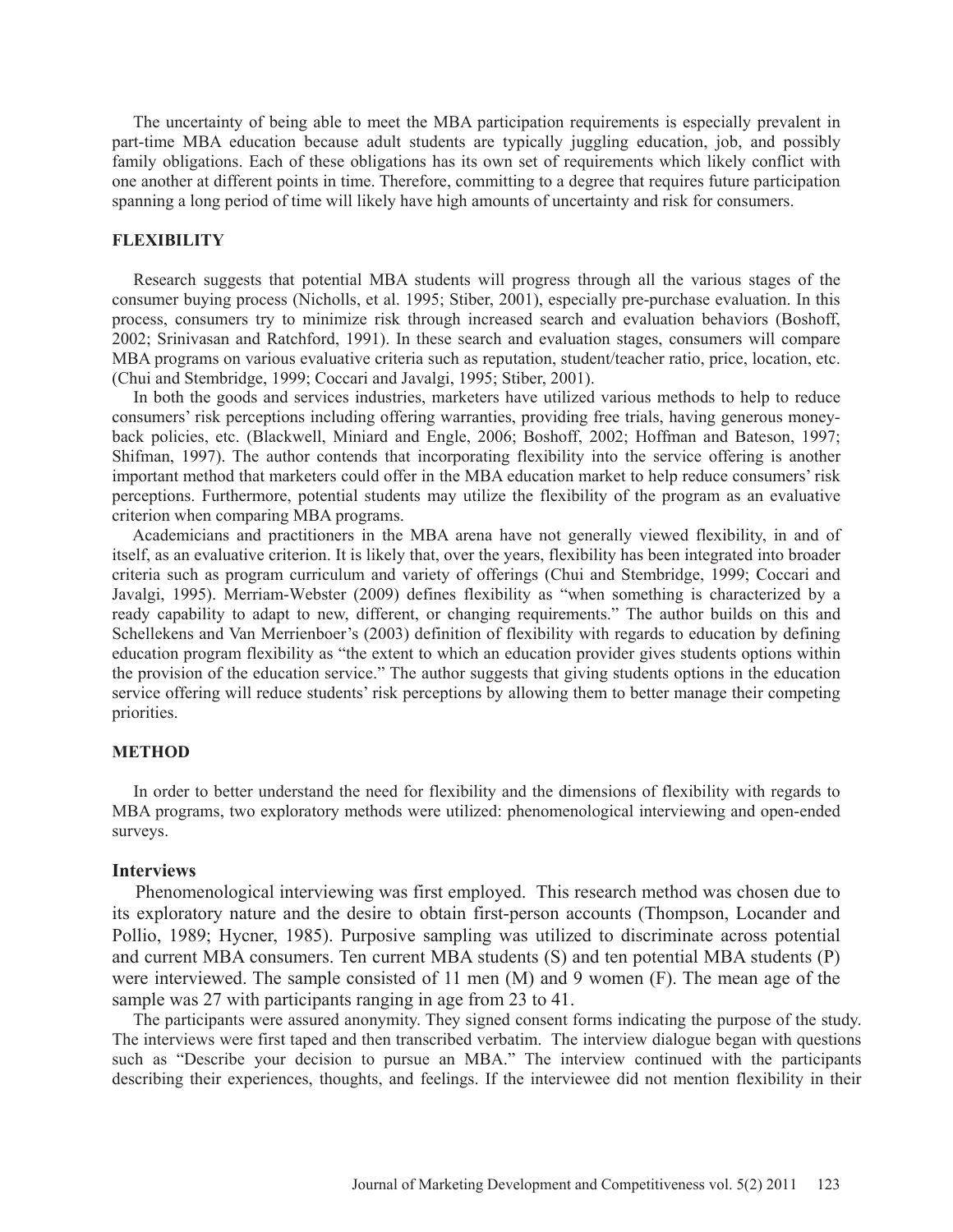decision-making process, the interviewer prompted the interviewee to discuss their thoughts about flexibility. Each interview lasted between 15-30 minutes. The interviews generated 33,657 words.

### **Open-Ended Survey**

 In addition to interviewing, open-ended surveys were also utilized. One hundred and seventy MBA students answered the following questions: 1) "University X has a flexible MBA program. Describe what the word flexibility means to you in this context and 2) Describe what a flexible MBA program would look like. Be as thorough as possible." The mean age of the sample was 30 with participants ranging in age from 24 to 50.

### **The Interpretation**

 A Hermeneutic interpretation was conducted on the transcribed interviews and open-ended answers with the three criteria for phenomenological interpretation-the emic approach, autonomy of the text and bracketing (Thompson, Locander and Pollio, 1989) being met. The interpretive group consisted of several individuals. The part-whole iterative process began with the interpretation of each individual response. The interpretation continued with the aim of capturing larger thematic patterns between responses. These thematic patterns were defined utilizing the participants' own responses, and the transcripts and surveys were continuously referenced to ensure the accuracy of the themes.

### **FINDINGS**

#### **The Need for Flexibility**

 The interviews resulted in a many interesting responses from participants that confirmed their need for flexibility. A sampling of participants' statements has been highlighted to better understand students' need for flexibility. Each statement is coded by male/female (M/F), age and potential/current MBA student  $(P/C)$ .

- "I need flexibility because I am established in my career, in that I have quite a bit of responsibility. I also have a wife and two kids." (M, 34, P)
- "I have a lot of commitments in my life and as far as priorities go, graduate school definitely comes after work and my family...The more flexible the program is the better." (M, 34, C)
- "My work commitments occasionally conflict with school."  $(F, 29, C)$

 As evident from the above statements, MBA students and potential students juggle multiple responsibilities. Unlike many traditional undergraduate students, MBA students are responsible for fulltime careers as well as families. It is interesting that note that no interviewee mentioned needing flexibility for personal or leisure time. With increased responsibility comes the need to adapt to changing requirements (i.e. flexibility). MBA students have the need to alter different aspects of their lives in order to attend to the ever-changing demands on their time. Therefore, the author proposes that, assuming all else constant, MBA programs that offer more flexibility will be preferred to programs that offer less flexibility.

#### **Dimensions of Flexibility**

 Beyond understanding why MBA consumers feel the need for flexibility, the study also examined the various dimensions of flexibility with regards to MBA programs. A better understanding of the term flexibility with regards to MBA education will allow MBA marketers insight into how to develop flexible programs. The question becomes, "How can MBA programs incorporate flexibility into their programs?" The interpretation of the interviews and surveys resulted in many different themes that describe the various dimensions of MBA education flexibility. The identified themes are listed below with highlighted corresponding participant statements. MBA program marketers should understand these dimensions and consider the cost/benefit of building more flexibility into their programs.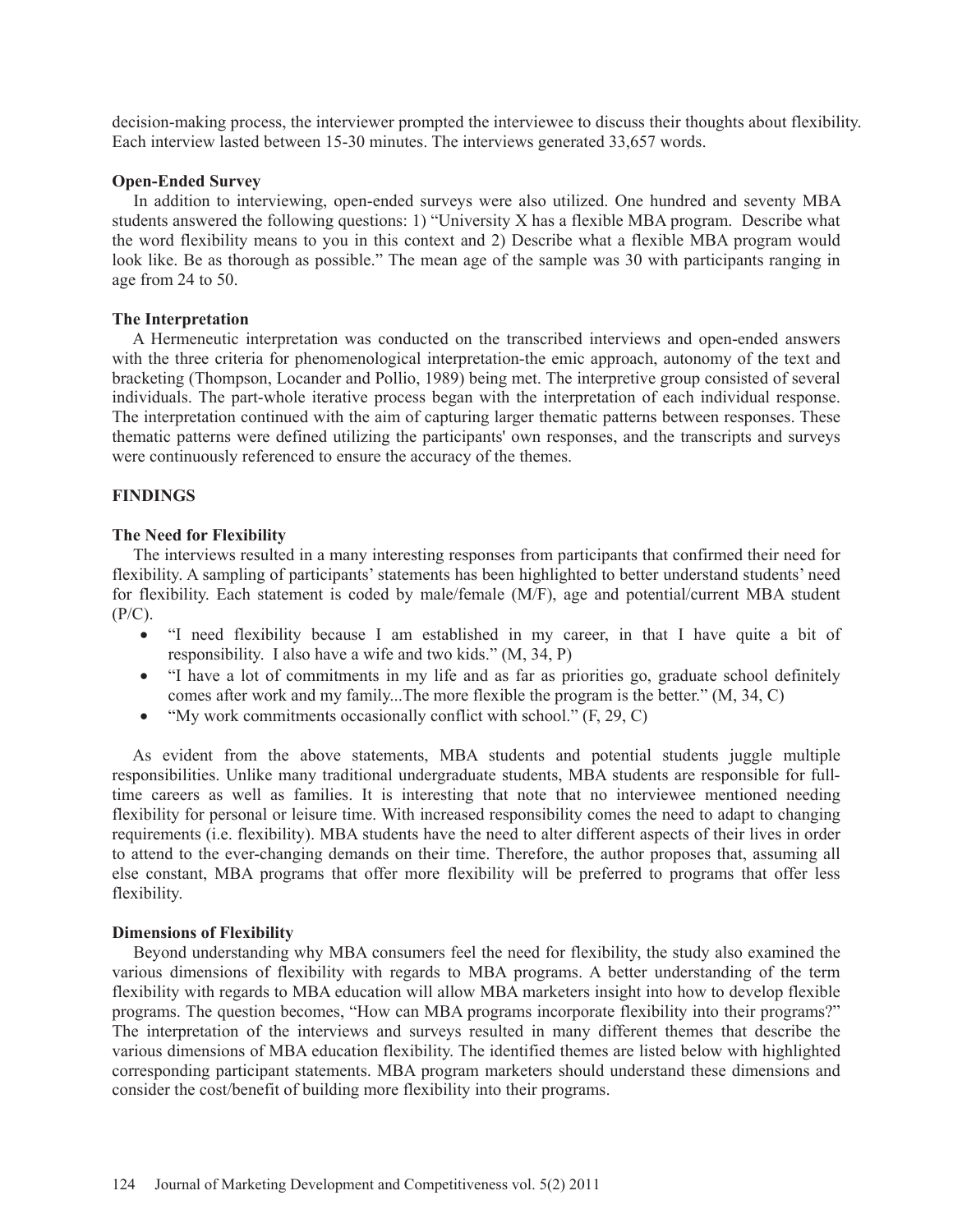# *Flexibility in Program Completion Duration*

This dimension relates to having the ability to determine the duration of the MBA program.

- "If it's a two year program, have the flexibility to take three or possibly four years to complete." (M, 40)
- "Finishing in two years just might not happen but I should not be penalized."  $(M, 34)$
- "People who want to move through the program at a faster pace can."  $(M, 25)$
- "Pursuing your degree at your own pace."  $(M, 46)$

# *Flexibility in Leaving and Returning to the Program*

 This dimension relates to whether or not the student can take time-off (one quarter, one year, etc.) and then easily re-enter the program where he left off.

- "Ability to take a semester off if you need to."  $(F, 34)$
- "Stop and start again." $(F, 32)$
- $\bullet$  "If you have to miss a quarter, you miss a quarter. Flexibility is huge." (M, 40)
- "Maybe I have to even take off for a quarter due to work demands."  $(M, 34)$

# *Flexibility in Entering the Program at Different Times During the Year*

 This dimension relates to how many starts the MBA program has. Can the students only start in the fall or can they start year round?

- "Start at any time. At the beginning of any semester."  $(F, 27)$
- x "I really appreciate being able to enter three times a year" (*not flexible if*) "There is one entry point a year." (M, 28)
- "I was able to start sooner. Starting sooner meant finishing earlier." (M, 34)
- "Had I gone to X, I would have had to wait a year to start"  $(M, 34)$

# *Flexibility in Scheduling the Sequence of Courses*

 This dimension relates to whether or not the MBA program has a strict sequence in which courses must be taken.

- "Allowing students to deviate from the recommended sequence."  $(M, 27)$
- "Allowing me to flip courses around"  $(M, 40)$
- (*not flexible if*) "Classes must be taken sequentially" (F, 30)
- x (*not flexible if*) "They (*classes*) have to be taken in a definite order" (M, 34)

# *Flexibility in Scheduling Required Courses*

 This dimension is slightly different than the previous dimension. This dimension relates to whether or not the program offers the same courses multiple times per year. For example, Is a required course offered every term or not? A program may not enforce a strict sequence of courses but still not offer required courses every term.

- (not flexible if) "All the cores (*required courses*) aren't always offered" (M, 34)
- (n*ot flexible if*) "You miss one (*class*) you have to wait another year" (M, 28)
- "Same classes offered each semester. You don't have to take a class in a specific term."  $(F, 26)$ .

# *Flexibility in Selecting the Number of Credit Hours Taken per Period*

This dimension relates to the ability to take as many or as few credit hours as wanted.

- "A student could choose how many classes each quarter they want to take."  $(F, 26)$
- "The ability to take as many classes or as few classes as the student desired during the quarter." (M, 27)
- "If I don't want to take two courses per period. I don't have to"  $(F, 27)$
- "Not too many hours in a week"  $(F, 30)$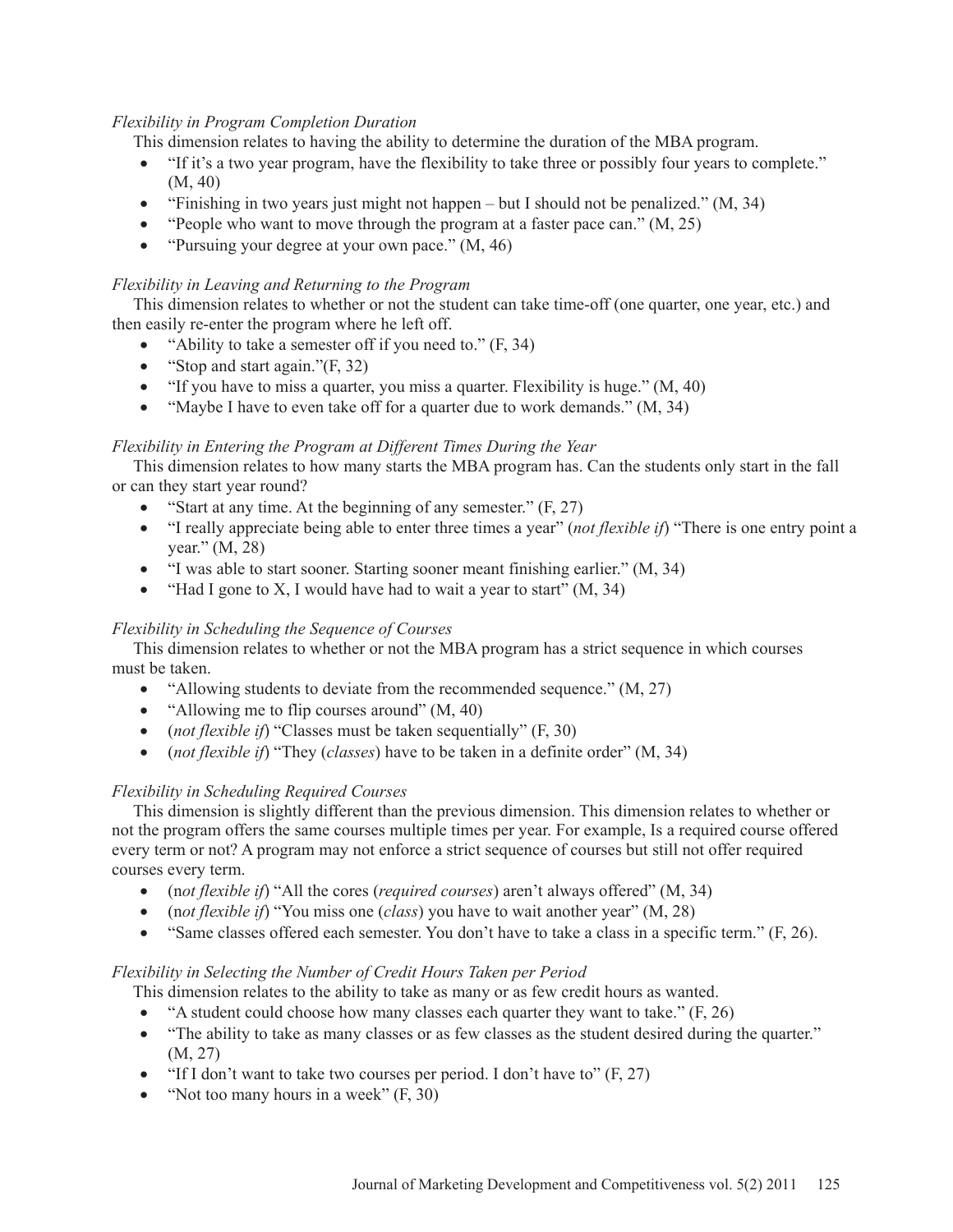# *Flexibility in Selecting the Days and Times Attended*

This dimension relates to choosing the days and times that classes are offered.

- "A flexible MBA program would offer courses at various days and times to accommodate a variety of schedules." (F, 32)
- "Classes offered many different days and times throughout the week."  $(M, 26)$
- "I can say what days I go to school"  $(F, 27)$

# *Flexibility in Course Selection*

This dimension relates to allowing choice in the courses that are taken.

- "To have the freedom in picking courses in the program."  $(M, 31)$
- "The choice of classes."  $(M, 23)$
- "How many classes students have a choice of taking."  $(M, 27)$
- "Broad base of elective courses and specialization opportunities."  $(M, 26)$

# *Flexibility in Delivery Methods*

This dimension relates to having options in how the course is delivered.

- "Internet classes. Being able to take classes online."  $(M, 26)$
- "Offer classes that are 1 week in length or just a few weekends so that people who work can take those classes during their time off." (F, 23)
- "Some correspondence courses."  $(F, 24)$ .

# *Flexibility in Location*

This dimension relates to having multiple locations in which courses can be taken.

- "Multiple sites where class is being offered."  $(F, 37)$
- "Class locations."  $(M, 42)$
- "Different campuses where classes can be taken."  $(M, 27)$

# *Flexibility in Transferring Credits*

This dimension relates to having the option of taking courses at other universities.

- "Flexibility in allowing transfer credits from other universities."  $(F, 31)$
- "Readily accepting credits from other institutions"  $(M, 26)$

# *Flexibility in Missing Class*

This dimension relates to the ability for students to miss class with little or no negative consequences.

- "That you have the ability to miss a class without being penalized."  $(M, 30)$
- "To be understanding if students have to be gone every now and then for mandatory work meetings. Allow assignments to be emailed." (F, 28)
- "Teachers allow absences and work with student to make-up work or tests."  $(F, 31)$
- $\bullet$  "A lighter attendance policy because business people travel for jobs." (M, 25)

# *Flexibility in Interacting with Instructors*

This dimension relates to students having options when interacting with professors outside of class.

- "Teachers are accessible to students through many forms like Email, work phone, home phone, etc." (F, 31)
- "The willingness of a professor to meet with you outside of class to review the missed material." (F, 30)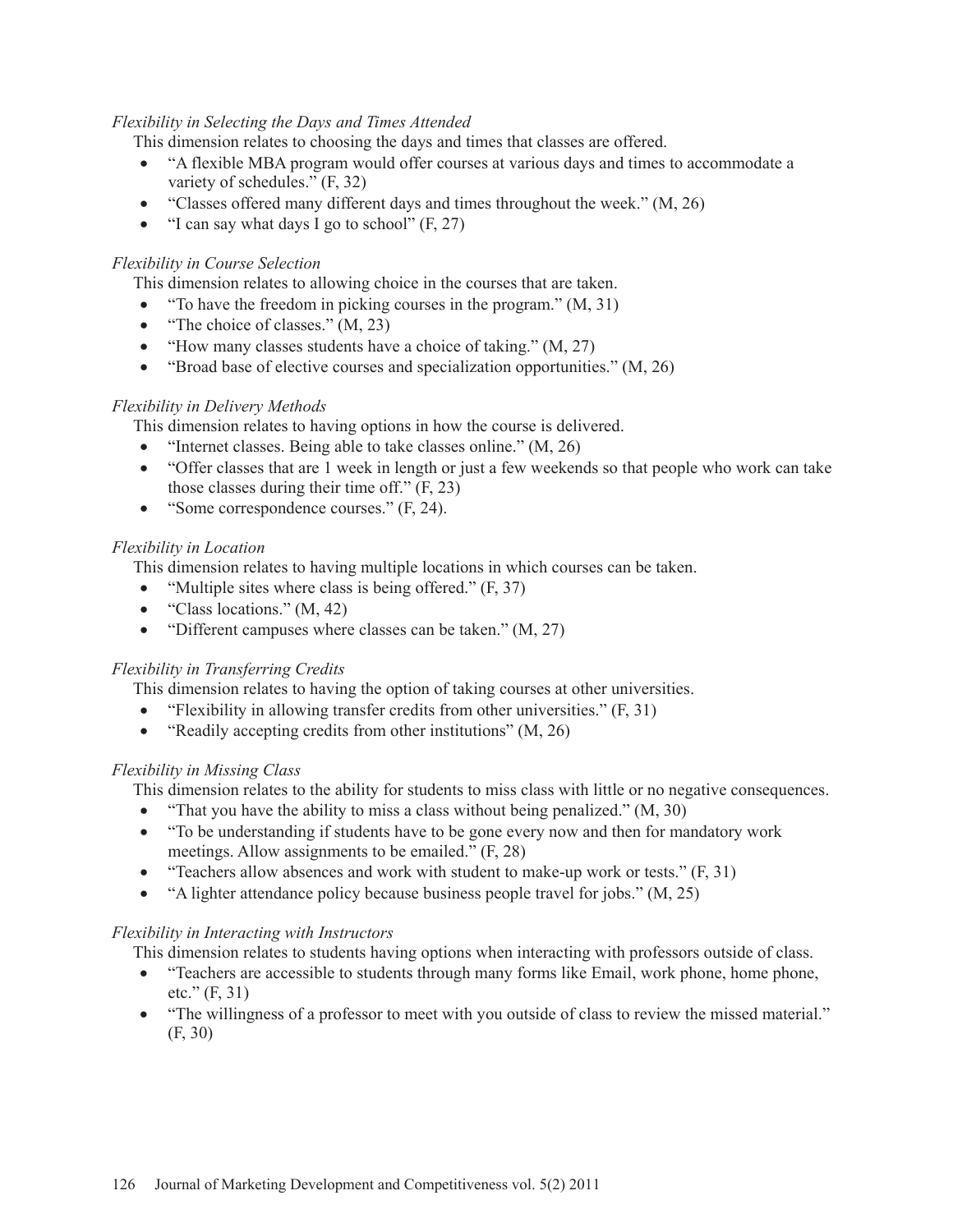#### **IMPLICATIONS AND FUTURE RESEARCH**

 Beyond the importance of recognizing MBA consumers need for flexibility, a primary implication of this study is that flexibility means many things to different people. For example, some people perceive flexible MBA programs as ones that allow them to easily leave and return to the program. Others perceive flexible MBA programs as ones that allow students to determine when they will take required courses.

 From a marketing strategy standpoint, it is advantageous for marketers to have a better understanding of the needs of their consumers (Wasmer, Williams and Stevenson, 1997; Kotler and Murphy, 1985). Flexibility has been identified as a potential need in the MBA market. Blackwell, et al. (2001) suggests that marketers *must* understand consumers' needs in order to develop effective marketing strategies. This study helps marketers better understand consumers' need for flexibility and identifies dimensions on which MBA marketers can build flexibility into their programs.

 Due to the various meanings of MBA program flexibility, some MBA programs that tout flexibility may not be seen as flexible by the marketplace. For example, a local EMBA program recently advertised as having "increased its flexibility." However, it offers a lock-step program with one program entry start per year, a strict course sequence and set schedules. Obviously, the marketers of this program understand that MBA consumers have a need for flexibility; however, they may not fully understand the various meanings of flexibility within the market. This study sheds light on this issue.

 The various meanings of flexibility create interesting issues in terms of consumer satisfaction. Consumer satisfaction is dependent on whether or not the product's perceived performance meets the consumer's expectation (Spreng, MacKenzie and Olshawskiy, 1996; Blackwell, Miniard and Engel, 2001). By emphasizing flexibility, some MBA programs may be elevating consumers' expectation of flexibility but not providing flexibility in the terms that consumers expect. Not satisfying consumers' expectations can be harmful to MBA programs' future success because it may lead to dissatisfaction, which can be especially devastating in a competitiveness marketplace. This study helps marketers better understand the dimensions of flexibility. This understanding will allow them to more strategically manage customers' expectations.

 There are many criteria for potential students to utilize when evaluating higher education options in a competitive environment (c.f.e., Coccari and Javalgi, 1995). This paper suggests that, given the increased desire for flexibility in scheduling in the business world (Duff, 2006; Goudreau, 2009; Goldsmith, 2009; Solomon, 2000), flexibility should be viewed by marketers as its own evaluative criterion.

 Future research should focus on further understanding the evaluative criterion of flexibility by better understanding on the importance of each of the dimensions of flexibility. For example, is being able to leave the program and return more important in terms of flexibility than being able to schedule courses on different days? Understanding the importance of the various dimensions of flexibility will allow marketers to focus their strategic efforts on the dimensions with the most impact. Not only do marketers need to determine the importance of each dimension of flexibility, but they also need to determine the costs of the various avenues of increasing flexibility. For example, increasing flexibility by offering every course every semester is likely more costly than increasing the flexibility of interacting with instructors. Is this additional expense justified given the additional benefit the student receives? To answer these types of questions, a thorough understanding of both the importance and costs of implementing the various dimensions of flexibility is needed. This understanding will allow marketers to determine the most beneficial, cost-effective strategies for increasing flexibility.

 Beyond understanding the costs and benefits of the various dimensions of flexibility, marketers must also better understand how flexibility relates to other evaluative criteria (i.e., price, reputation, location, etc.). For example, what trade-offs do consumers make between the flexibility of the program and the reputation of the program? Future research is needed to better understand these trade-offs.

 Future research in this area should also focus on other dimensions of flexibility that this study did not illuminate because as the importance of flexibility increases, it is likely that new forms of flexibility in MBA programs will be implemented due to the competitive nature of the MBA market.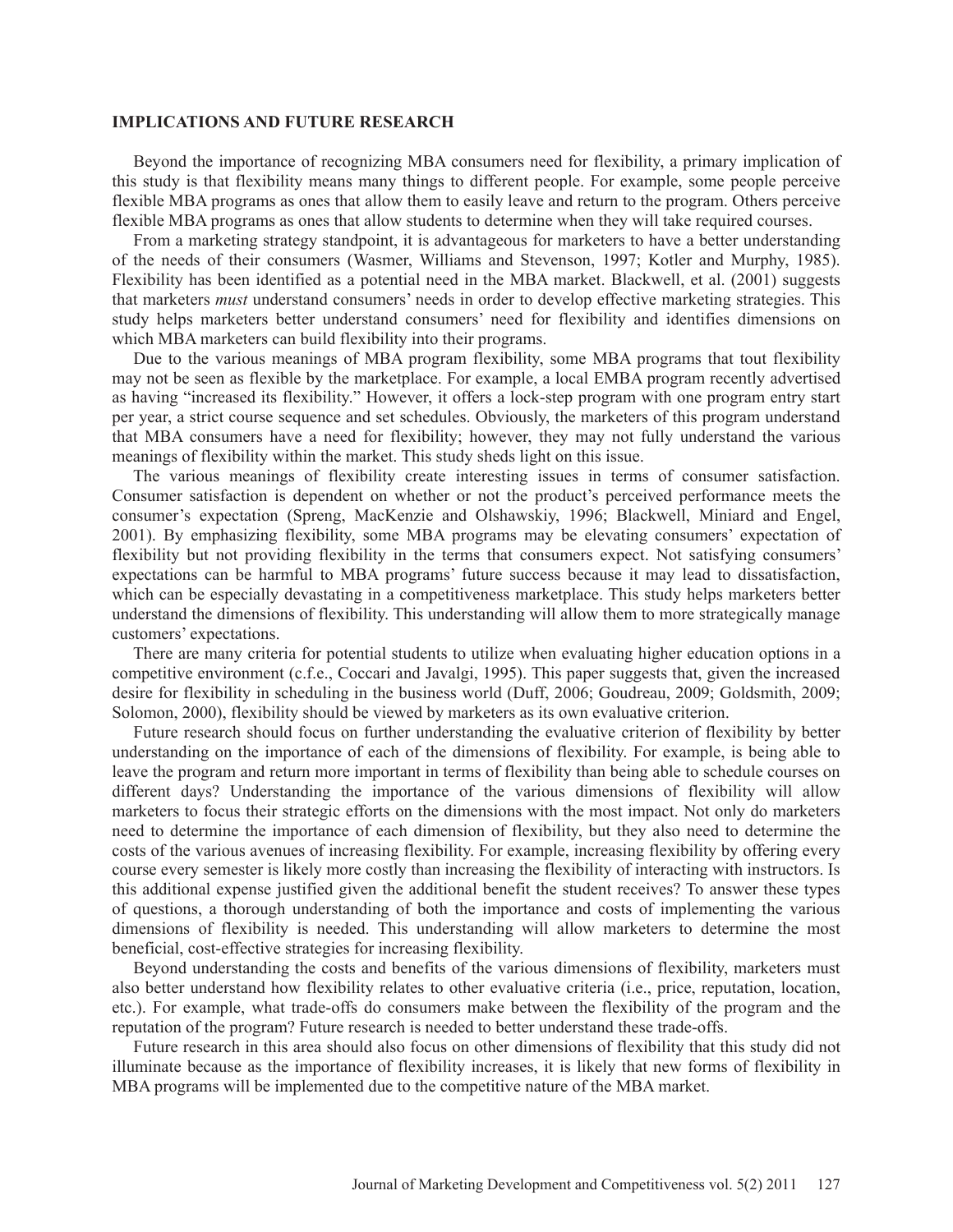# **REFERENCES**

Blackwell, R. & Miniard, P. (2001). *Consumer Behavior*. Fort Worth, TX: Harcourt College Publishers.

Boshoff, C. (2002). Service Advertising: An Exploratory Study of Risk Perceptions. *Journal of Service Research,* 4 (May), 290-298.

Chiu, R. & Stembridge, A. (1999). How Do Full-time Employees Select Part Time MBA Programs in Hong Kong? *S.A.M. Advanced Management Journal*, 64 (2), 16.

Coccari, R. (1995). Analysis of Students' Needs in Selecting a College or University in a Changing Environment. *Journal of Marketing for Higher Education*, 6 (2), 27-39.

Duff, K. (2006). Workplace Flex Time Becoming Popular for Building Morale. *Phoenix Business Journal*, April 21.

Goldsmith, M. (2009). Be Flexible, Attract Talent. *BusinessWeek*, April 7.

Goudreau, J. (2009). Flextime in a Down Economy. *Forbes*, January 30.

Hoffman, D. & Bateson, J. (1997). *Essentials of Service Marketing*. London: Dryden.

Hycner, R. H. (1985). Some Guidelines for the Phenomenological Analysis of Interview Data. *Human Studies,* 8, 279-303.

Kotler, P. & Murphy, P. E. (1985). Strategic Planning for Higher Education. *Journal of Higher Education,* 52(5).

Marquez, J. (2008). "Flextime for Everyone." *Workforce Management*, November 7, 21.

Merriam-Webster (2009). Retrieved March 18, 2009, from http://www.merriam-webster.com/

Nicholls, J., Harris, J., Morgan, E., Clarke, K., & Sims, D. (1995). Marketing Higher Education: The MBA Experience. *International Journal of Educational Management*, 9(2), 31-38.

Pfeffer, J. & Salancik, R. (1978). *The External Control of Organizations: A Resource Dependence Perspective.* London: Harper and Row.

Schellekens, F. & Van Merrienboer, J. (2003). Flexibility in Higher Professional Education: A Survey in Business Administration Programmes in the Netherlands. *Higher Education* (45), 281-305.

Shiffman, L. & Kanuk, L. (1997). *Customer Behavior*. Englewood Cliffs, NJ: Prentice Hall.

Solomon, C. M. (2000), Cracks in the Glass Ceiling. *Workforce*, 79 (September), 86-94.

Spreng, R., MacKenzie, S. & Olshawskiy, R. (1996). A Reexamination of the Determinants of Consumer Satisfaction. *Journal of Marketing*, 3 (July), 15-32.

Srinivasan N. and Ratchford, B. (1991). An Empirical Test of a Model of External Search for Automobiles. *Journal of Customer Research*, 18 (September), 233-242.